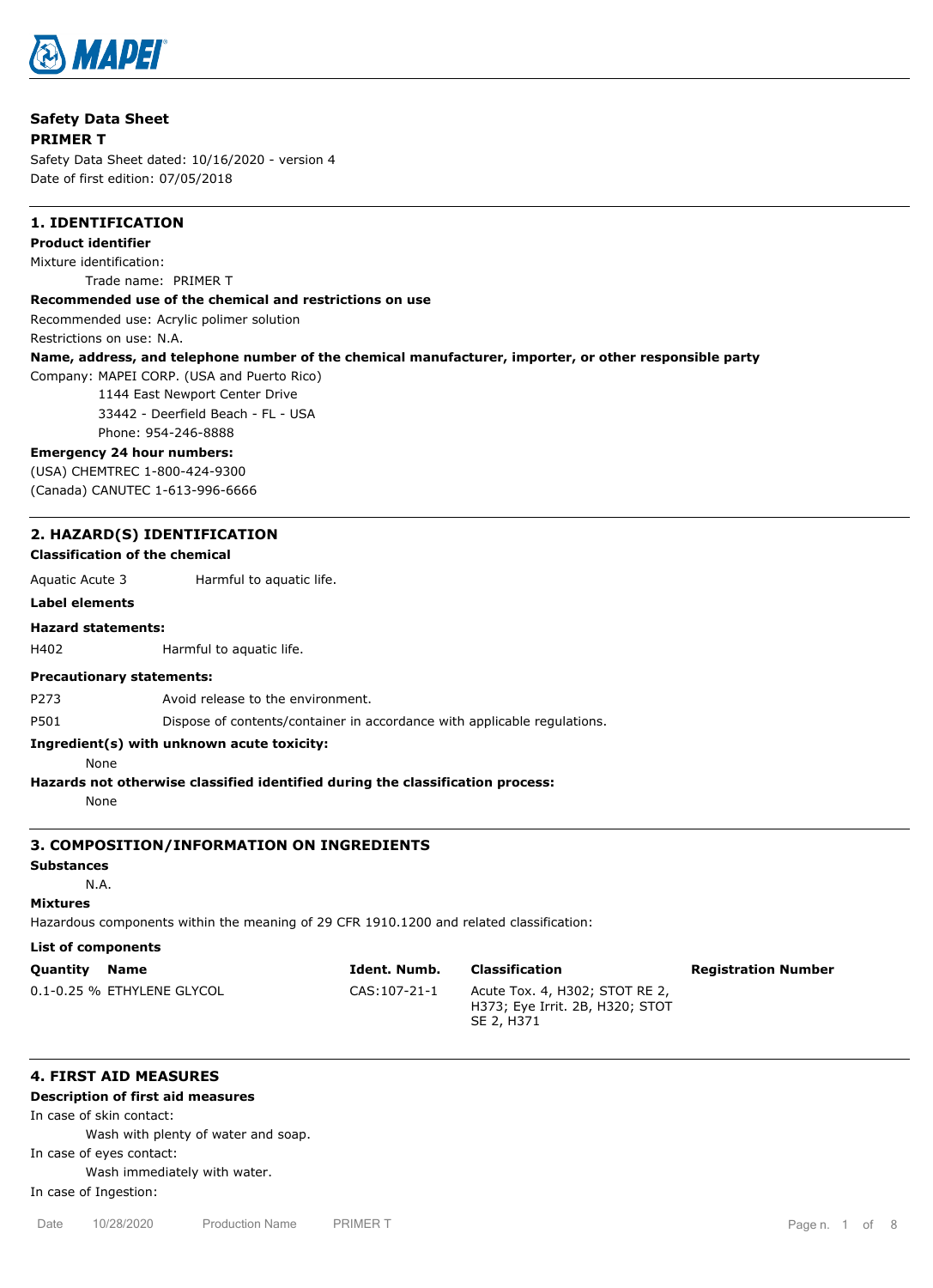Do not induce vomiting, get medical attention showing the SDS and the hazard label. In case of Inhalation:

Remove casualty to fresh air and keep warm and at rest.

## **Most important symptoms/effects, acute and delayed**

N.A.

#### **Indication of any immediate medical attention and special treatment needed**

Treatment: N.A.

(see paragraph 4.1)

## **5. FIRE-FIGHTING MEASURES**

## **Extinguishing media**

Suitable extinguishing media: Water.

Carbon dioxide (CO2).

**Unsuitable extinguishing media:**

None in particular.

### **Specific hazards arising from the chemical**

Do not inhale explosion and combustion gases.

Burning produces heavy smoke.

Hazardous combustion products: N.A.

Explosive properties: N.A.

Oxidizing properties: N.A.

### **Special protective equipment and precautions for fire-fighters**

Use suitable breathing apparatus.

Collect contaminated fire extinguishing water separately. This must not be discharged into drains.

Move undamaged containers from immediate hazard area if it can be done safely.

## **6. ACCIDENTAL RELEASE MEASURES**

## **Personal precautions, protective equipment and emergency procedures**

Wear personal protection equipment.

Remove persons to safety.

See protective measures under point 7 and 8.

#### **Methods and material for containment and cleaning up**

Suitable material for taking up: absorbing material, organic, sand Wash with plenty of water.

### **7. HANDLING AND STORAGE**

### **Precautions for safe handling**

Avoid contact with skin and eyes, inhalation of vapours and mists.

Don't use empty container before they have been cleaned.

Before making transfer operations, assure that there aren't any incompatible material residuals in the containers.

Contaminated clothing should be changed before entering eating areas.

Do not eat or drink while working.

See also section 8 for recommended protective equipment.

## **Conditions for safe storage, including any incompatibilities**

Storage temperature: N.A.

Incompatible materials:

None in particular.

Instructions as regards storage premises:

Adequately ventilated premises.

# **8. EXPOSURE CONTROLS/PERSONAL PROTECTION**

# **Control parameters**

# **List of components with OEL value**

| Component       | <b>OEL</b><br><b>Type</b> | Country | <b>Ceiling Long</b> | Term<br>mq/m3 | Long<br>Term<br>ppm | Short<br>Term<br>mq/m3 | Short<br>Term<br>ppm | <b>Behaviour Note</b> |                                                        |
|-----------------|---------------------------|---------|---------------------|---------------|---------------------|------------------------|----------------------|-----------------------|--------------------------------------------------------|
| ETHYLENE GLYCOL | ACGIH                     |         |                     |               |                     | 100                    |                      |                       |                                                        |
|                 | EU                        |         |                     | 52            | 20                  | 104                    | 40                   | Indicative            | Possibility of significant<br>uptake through the skin; |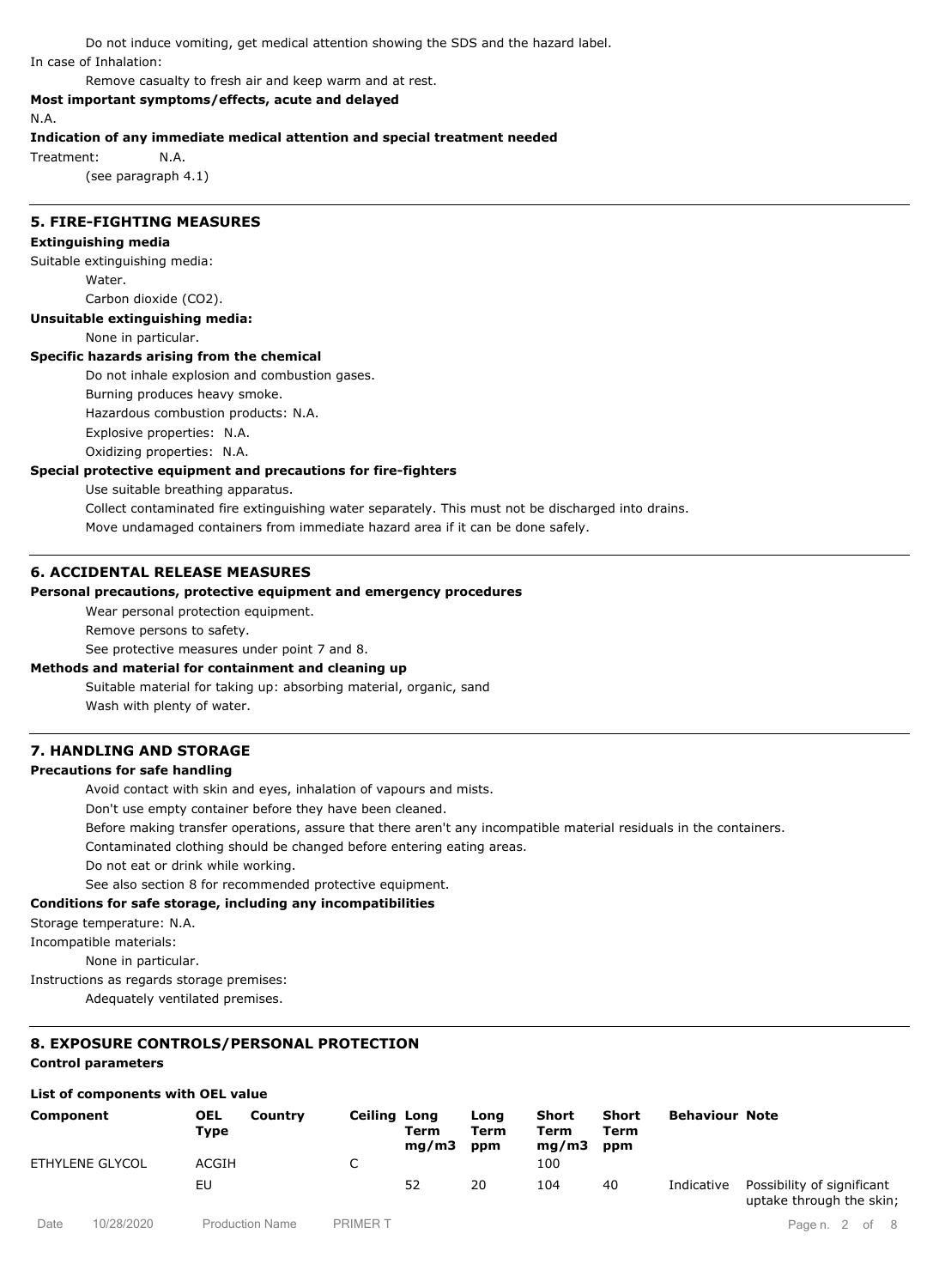| <b>MAK</b> | <b>GERMANY</b> | 26 | 10 |     |    |            |                                                                                       |
|------------|----------------|----|----|-----|----|------------|---------------------------------------------------------------------------------------|
| ACGIH      |                |    | 25 | 10  | 50 |            | A4 - Not Classifiable as a<br>Human Carcinogen; upper<br>respiratory tract irritation |
| <b>MAK</b> | AUSTRIA        | 26 | 10 | 52  | 20 |            |                                                                                       |
| <b>MAK</b> | SWITZERLAND    | 26 | 10 |     |    |            |                                                                                       |
| EU         |                | 52 | 20 | 104 | 40 | Indicative | Possibility of significant<br>uptake through the skin                                 |

### Appropriate engineering controls: N.A.

# **Individual protection measures**

### Eye protection:

Not needed for normal use. Anyway, operate according good working practices.

Protection for skin:

No special precaution must be adopted for normal use.

Protection for hands:

Not needed for normal use.

Respiratory protection:

N.A.

# **9. PHYSICAL AND CHEMICAL PROPERTIES**

## **Information on basic physical and chemical properties**

Physical state: Liquid Appearance and colour: Light violet Odour: Like: Acrylate Odour threshold: N.A. pH: 7.50 Melting point / freezing point: N.A. Initial boiling point and boiling range: 100 °C (212 °F) Flash point: 100 °C (212 °F) Evaporation rate: N.A. Upper/lower flammability or explosive limits: N.A. Vapour density: N.A. Vapour pressure: N.A. Relative density: 1.03 g/cm3 Solubility in water: Miscible Solubility in oil: N.A. Partition coefficient (n-octanol/water): N.A. Auto-ignition temperature: N.A. Decomposition temperature: N.A. Viscosity: N.A. Explosive properties: N.A. Oxidizing properties: N.A. Solid/gas flammability: N.A.

## **Other information**

Substance Groups relevant properties N.A. Miscibility: N.A. Fat Solubility: N.A. Conductivity: N.A.

### **10. STABILITY AND REACTIVITY Reactivity**

Stable under normal conditions

**Chemical stability**

Data not available.

### **Possibility of hazardous reactions** None.

**Conditions to avoid**

Stable under normal conditions.

**Incompatible materials**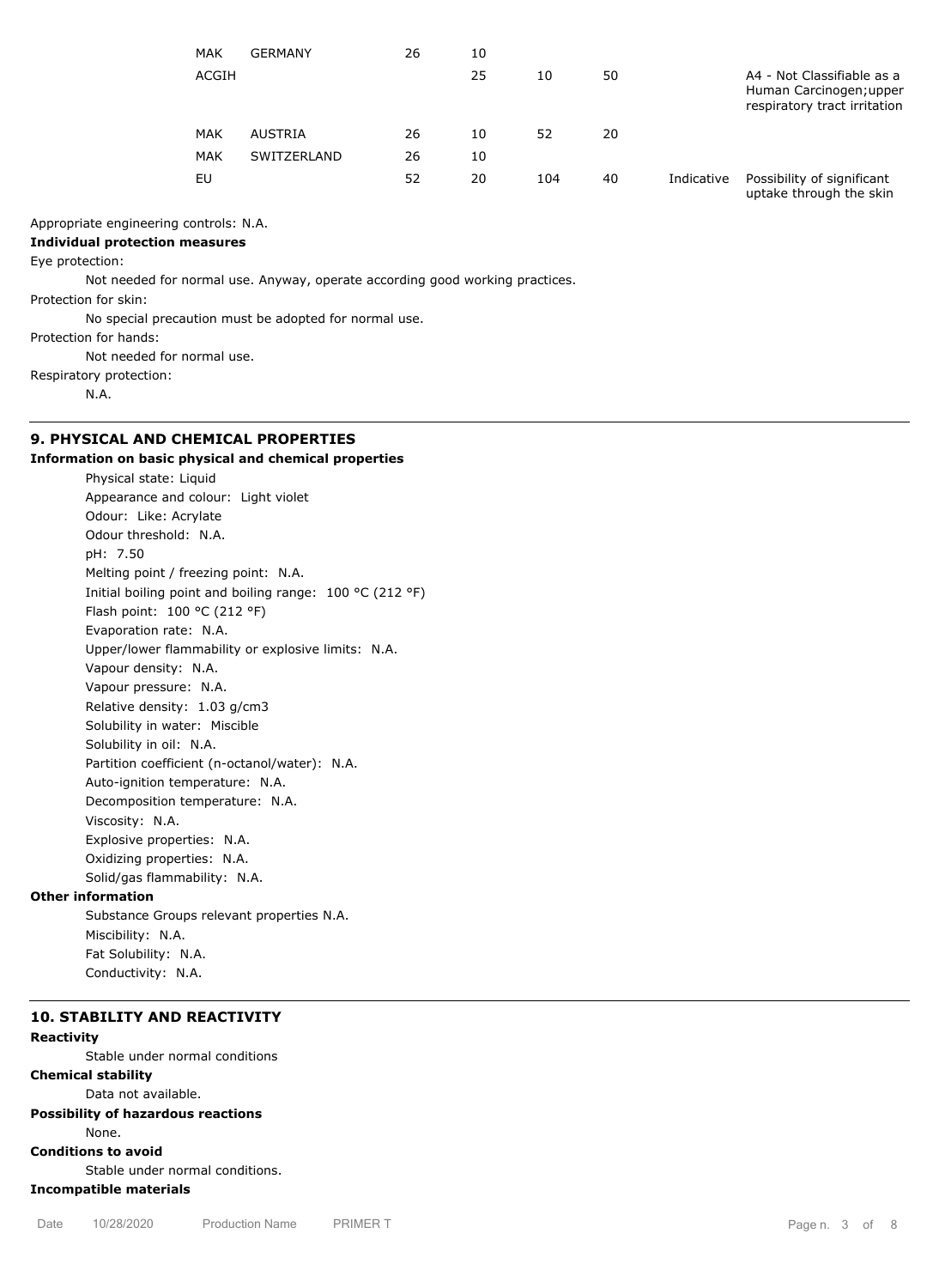None in particular.

# **Hazardous decomposition products**

None.

# **11. TOXICOLOGICAL INFORMATION**

## **Information on toxicological effects**

## **Toxicological information of the mixture:**

There is no toxicological data available on the mixture. Consider the individual concentration of each component to assess toxicological effects resulting from exposure to the mixture.

## **Toxicological information on main components of the mixture:**

| ETHYLENE GLYCOL | a) acute toxicity | LD50 Oral Rat = $4000$ mg/kg  |
|-----------------|-------------------|-------------------------------|
|                 |                   | LD50 Skin Rat = $10600$ mg/kg |
|                 |                   | LD50 Oral Rat = $4700$ mg/kg  |

# **If not differently specified, the information required in the regulation and listed below must be considered as N.A.**

- a) acute toxicity
- b) skin corrosion/irritation
- c) serious eye damage/irritation
- d) respiratory or skin sensitisation
- e) germ cell mutagenicity
- f) carcinogenicity
- g) reproductive toxicity
- h) STOT-single exposure

Toxicological kinetics, metabolism and distribution information

i) STOT-repeated exposure

j) aspiration hazard

### **Substance(s) listed on the IARC Monographs:**

None

### **Substance(s) listed as OSHA Carcinogen(s):**

None

# **Substance(s) listed as NIOSH Carcinogen(s):**

None

## **Substance(s) listed on the NTP report on Carcinogens:**

None

# **12. ECOLOGICAL INFORMATION**

### **Toxicity**

Adopt good working practices, so that the product is not released into the environment.

Eco-Toxicological Information:

# **List of components with eco-toxicological properties**

| Component       | Ident. Numb.  | <b>Ecotox Infos</b>                                                                                   |
|-----------------|---------------|-------------------------------------------------------------------------------------------------------|
| ETHYLENE GLYCOL | CAS: 107-21-1 | a) Aquatic acute toxicity : LC50 Fish Oncorhynchus mykiss = $41000$ mg/L 96h<br><b>IUCLID</b>         |
|                 |               | a) Aguatic acute toxicity: LC50 Fish Oncorhynchus mykiss 14 mL/L 96h EPA                              |
|                 |               | a) Aquatic acute toxicity : LC50 Fish Lepomis macrochirus = $27540$ mg/L 96h<br>EPA                   |
|                 |               | a) Aquatic acute toxicity: LC50 Fish Pimephales promelas 40000 mg/L 96h<br>EPA                        |
|                 |               | a) Aquatic acute toxicity : LC50 Fish Poecilia reticulata = $16000 \text{ mg/L}$ 96h<br><b>IUCLID</b> |
|                 |               | a) Aquatic acute toxicity : $EC50$ Daphnia Daphnia magna = 46300 mg/L 48h                             |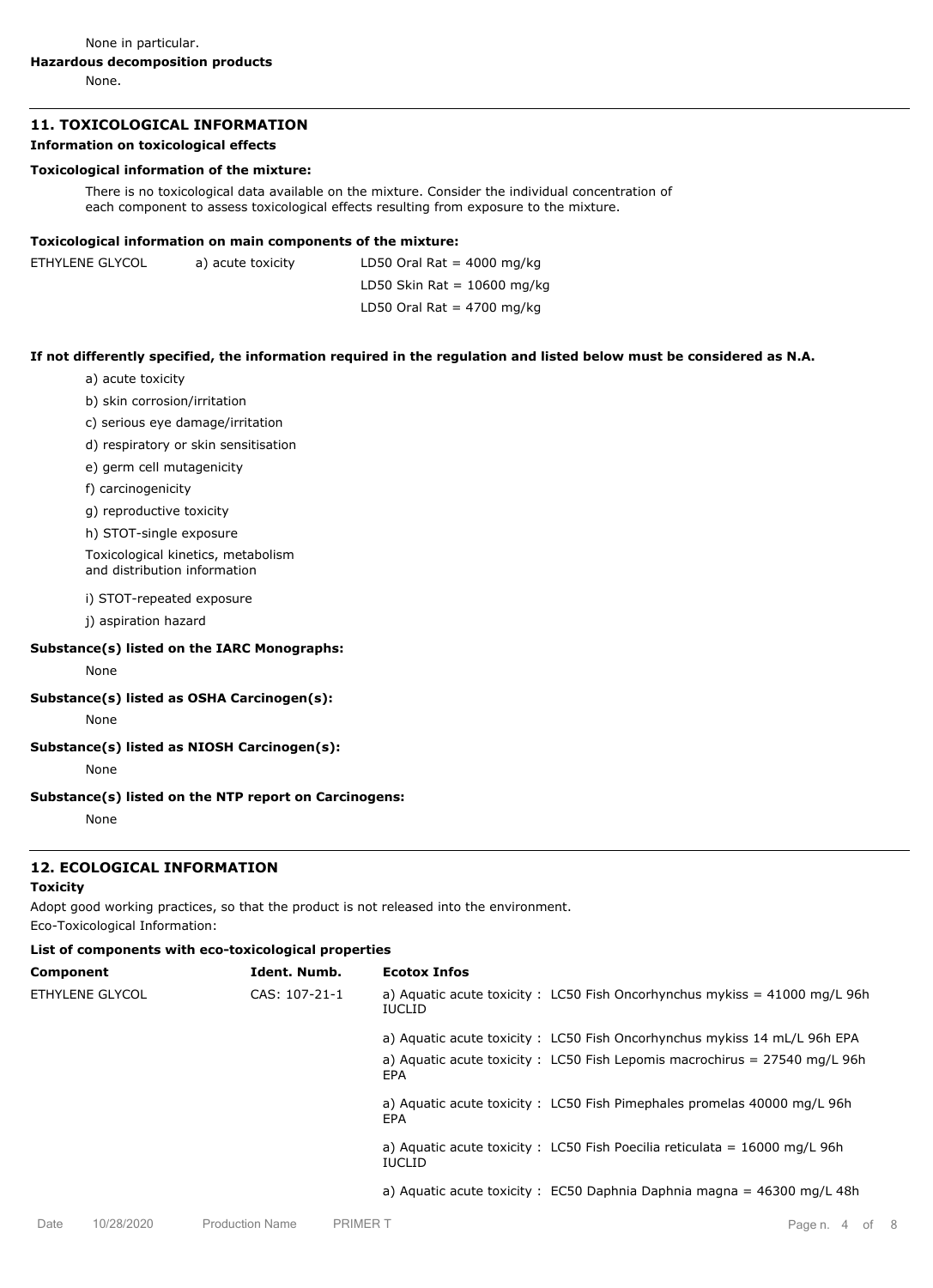### IUCLID

a) Aquatic acute toxicity : EC50 Algae Pseudokirchneriella subcapitata 6500 mg/L 96h IUCLID

a) Aquatic acute toxicity : LC50 Fish Oncorhynchus mykiss = 40761 mg/L 96h IUCLID

### **Persistence and degradability**

N.A.

### **Bioaccumulative potential**

N.A.

## **Mobility in soil**

N.A.

### **Other adverse effects**

N.A.

#### **13. DISPOSAL CONSIDERATIONS**

### **Waste treatment methods**

The generation of waste should be avoided or minimized wherever possible. Recover if possible.

Methods of disposal:

Disposal of this product, solutions, packaging and any by-products should at all times comply with the requirements of environmental protection and waste disposal legislation and any regional local authority requirements.

Dispose of surplus and nonrecyclable products via a licensed waste disposal contractor.

Do not dispose of waste into sewers.

## Disposal considerations:

Do not allow to enter drains or watercourses.

Dispose of product according to all federal, state and local applicable regulations.

If this product is mixed with other wastes, the original waste product code may no longer apply and the appropriate code should be assigned.

Dispose of containers contaminated by the product in accordance with local or national legal provisions. For further information, contact your local waste authority.

Special precautions:

This material and its container must be disposed of in a safe way. Care should be taken when handling untreated empty containers. Avoid dispersal of spilled material and runoff and contact with soil, waterways, drains and sewers. Empty containers or liners may retain some product residues. Do not re-use empty containers.

## **14. TRANSPORT INFORMATION**

#### **UN number**

ADR-UN number: N/A DOT-UN Number: N/A IATA-Un number: N/A

IMDG-Un number: N/A

### **UN proper shipping name**

ADR-Shipping Name: N/A DOT-Proper Shipping Name: N/A IATA-Technical name: N/A IMDG-Technical name: N/A

#### **Transport hazard class(es)**

ADR-Class: N/A DOT-Hazard Class: N/A IATA-Class: N/A IMDG-Class: N/A

### **Packing group**

ADR-Packing Group: N/A DOT-Packing group: N/A IATA-Packing group: N/A IMDG-Packing group: N/A

### **Environmental hazards**

Marine pollutant: No Environmental Pollutant: N.A.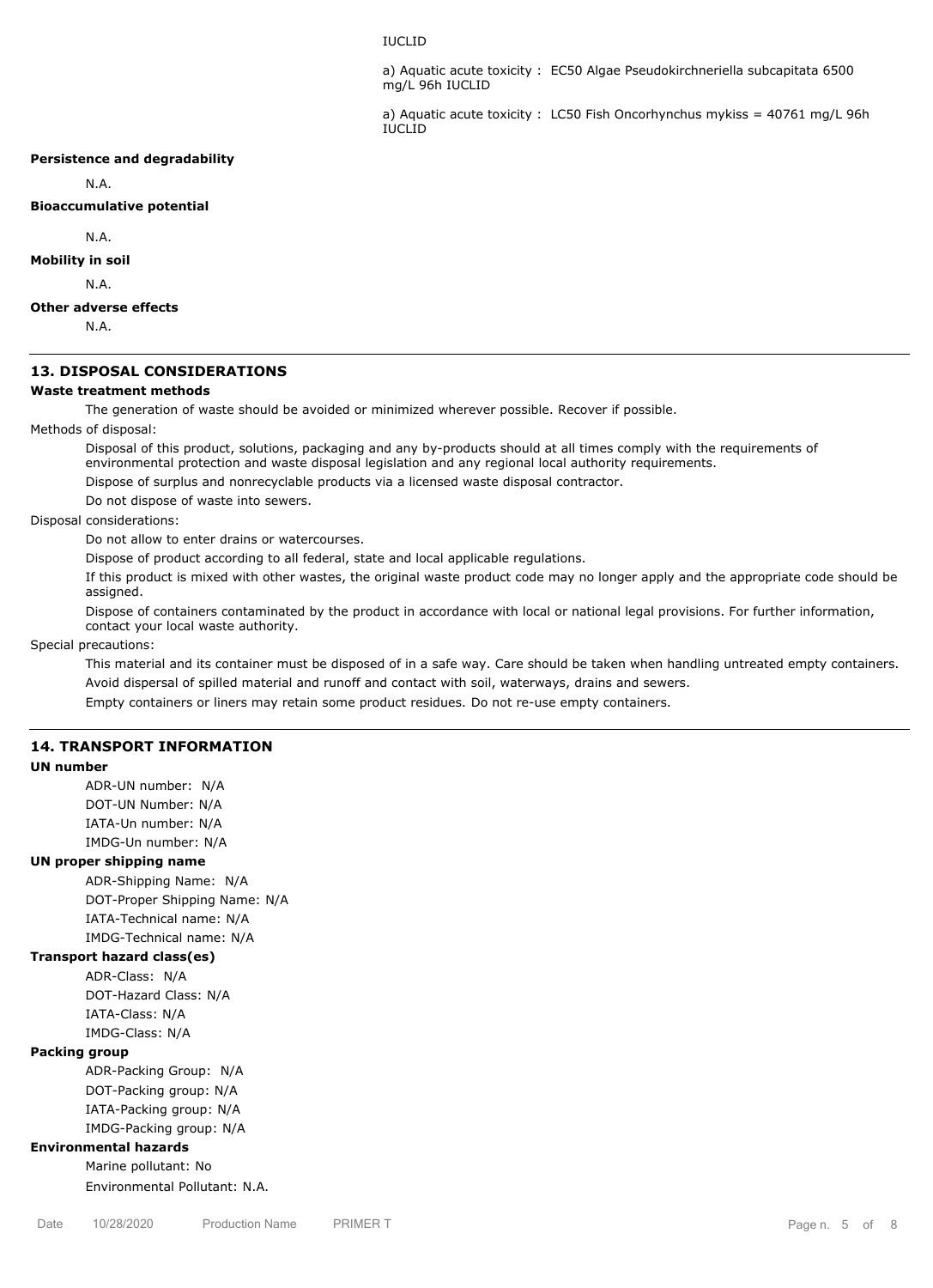# **Transport in bulk according to Annex II of MARPOL73/78 and the IBC Code** N.A. **Special precautions** Department of Transportation (DOT): DOT-Special Provision(s): N/A DOT-Label(s): N/A DOT-Symbol: N/A DOT-Cargo Aircraft: N/A DOT-Passenger Aircraft: N/A DOT-Bulk: N/A DOT-Non-Bulk: N/A Road and Rail ( ADR-RID ) : ADR-Label: N/A ADR-Hazard identification number: N/A ADR-Transport category (Tunnel restriction code): N/A Air ( IATA ) : IATA-Passenger Aircraft: N/A IATA-Cargo Aircraft: N/A IATA-Label: N/A IATA-Subsidiary hazards: N/A IATA-Erg: N/A IATA-Special Provisioning: N/A Sea ( IMDG ) : IMDG-Stowage Code: N/A IMDG-Stowage Note: N/A IMDG-Subsidiary hazards: N/A IMDG-Special Provisioning: N/A IMDG-Page: N/A IMDG-Label: N/A IMDG-EMS: N/A IMDG-MFAG: N/A **15. REGULATORY INFORMATION USA - Federal regulations TSCA - Toxic Substances Control Act SARA - Superfund Amendments and Reauthorization Act TSCA inventory:** All the components are listed on the TSCA inventory **TSCA listed substances:** ETHYLENE GLYCOL is listed in TSCA Section 8b Section 5 **Section 302 - Extremely Hazardous Substances:**

No substances listed

**Section 304 - Hazardous substances:**

ETHYLENE GLYCOL

## **Section 313 - Toxic chemical list:**

ETHYLENE GLYCOL

# **CERCLA - Comprehensive Environmental Response, Compensation, and Liability Act**

**Substance(s) listed under CERCLA:**

| ETHYLENE GLYCOL                  | Reportable quantity:                                             | 5000 | pounds |
|----------------------------------|------------------------------------------------------------------|------|--------|
| CAA - Clean Air Act              |                                                                  |      |        |
| <b>CAA listed substances:</b>    |                                                                  |      |        |
| ETHYLENE GLYCOL                  | is listed in $CAA$ Section $112(b)$ - HAP Section $112(b)$ - HON |      |        |
| CWA - Clean Water Act            |                                                                  |      |        |
| <b>CWA listed substances:</b>    |                                                                  |      |        |
| No substances listed             |                                                                  |      |        |
| USA - State specific regulations |                                                                  |      |        |
| <b>California Proposition 65</b> |                                                                  |      |        |

## **Substance(s) listed under California Proposition 65:**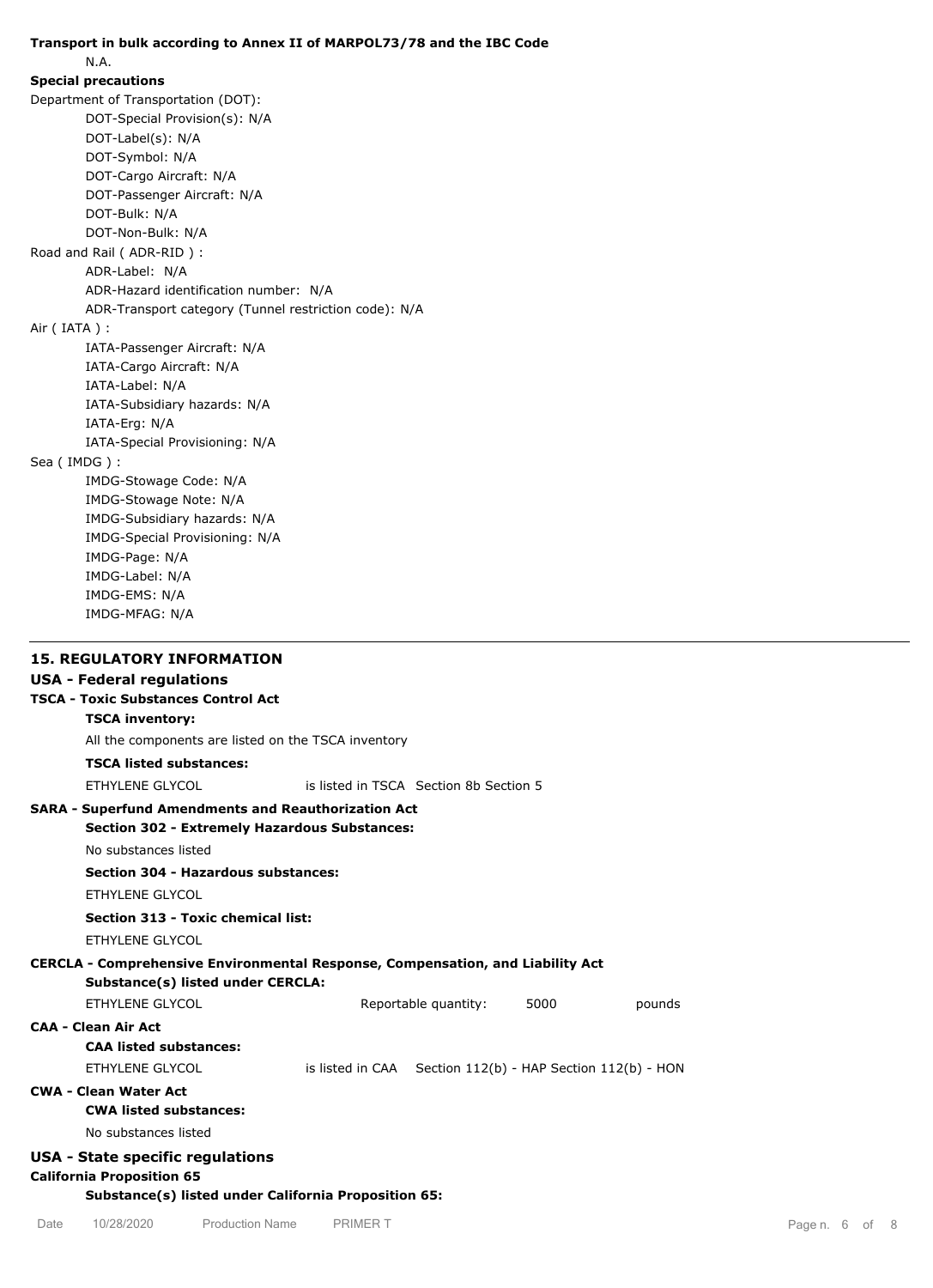### **Massachusetts Right to know**

**Substance(s) listed under Massachusetts Right to know:** ETHYLENE GLYCOL

### **Pennsylvania Right to know**

**Substance(s) listed under Pennsylvania Right to know:**

ETHYLENE GLYCOL

### **New Jersey Right to know**

**Substance(s) listed under New Jersey Right to know:**

ETHYLENE GLYCOL

## **Canada - Federal regulations**

# **DSL - Domestic Substances List**

**DSL Inventory:**

All the substances are listed in the DSL.

### **NDSL - Non Domestic Substances List NDSL Inventory:**

No substances listed

# **NPRI - National Pollutant Release Inventory**

#### **Substances listed in NPRI:**

No substances listed

# **16. OTHER INFORMATION**

| Code                                            | Description                                                        |  |  |  |
|-------------------------------------------------|--------------------------------------------------------------------|--|--|--|
| H302                                            | Harmful if swallowed.                                              |  |  |  |
| H320                                            | Causes eye irritation.                                             |  |  |  |
| H371                                            | May cause damage to organs.                                        |  |  |  |
| H373                                            | May cause damage to organs through prolonged or repeated exposure. |  |  |  |
| H402                                            | Harmful to aquatic life.                                           |  |  |  |
| Safety Data Sheet dated: 10/16/2020 - version 4 |                                                                    |  |  |  |
| Product code: 9074938                           |                                                                    |  |  |  |
|                                                 |                                                                    |  |  |  |

# **Additional classification information**



HMIS Health: 1 = Slight HMIS Health - Is health hazard chronic? Yes HMIS Flammability:  $1 =$  Combustible if heated HMIS Reactivity: 0 = Minimal HMIS P.P.E.: Safety glasses, gloves NFPA Health:  $1 =$  Slight NFPA Flammability:  $1 =$  Combustible if heated NFPA Reactivity:  $0 =$  Minimal NFPA Special Risk: N.A.

Reasonable care has been taken in the preparation of this information, but the manufacturer makes no warranty of merchantability or any other warranty, expressed or implied, with respect to this information. The manufacturer makes no representations and assumes no liability for any direct, incidental or consequential damages resulting from its use. The information herein is presented in good faith and believed to be accurate as of the effective date given. It is the buyer's responsibility to ensure that its activities comply with Federal, State or provincial, and local laws.

This document was prepared by a competent person who has received appropriate training.

It is the duty of the user to ensure that this information is appropriate and complete with respect to the specific use intended.

This SDS cancels and replaces any preceding release.

# **Legend to abbreviations and acronyms used in the safety data sheet:**

ADR: European Agreement concerning the International Carriage of Dangerous Goods by Road.

RID: Regulation Concerning the International Transport of Dangerous Goods by Rail.

IMDG: International Maritime Code for Dangerous Goods.